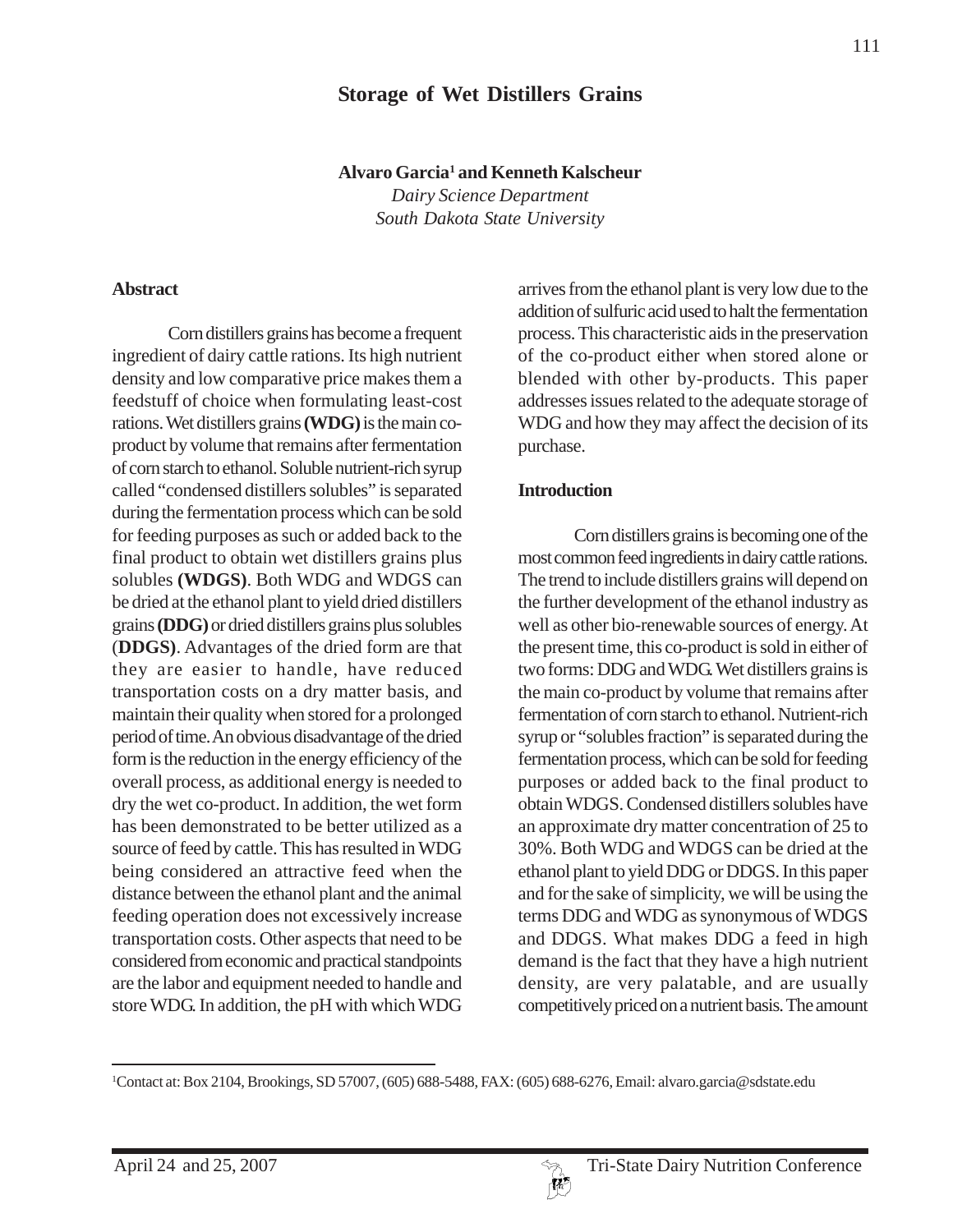that can be included in a ration is usually limited by the total fat contributed by the rest of the ingredients, and the balance of amino acids, particularly for high producing dairy cows. The amino acid profile in the protein of DDG is fairly similar to that of the original corn grain, and as a result, may be limiting in lysine. What can vary though is the degree of protein utilization, as heat applied during the drying process may bind part of the amino acids with sugars in the Maillard reaction, making them unavailable to the animal. Storage and preservation of DDG do not represent a problem as long as they are protected from the weather. Wet distillers grains, on the other hand, are also a good alternative, particularly when the ethanol plant is relatively close to the farm. The advantages of their inclusion are not only determined by their nutrient content and price but also by the rest of the feeds used in the ration. When dry forages and concentrates predominate in the diet, WDG helps "condition" the ration, increasing its palatability and reducing sorting of the feed. On the other hand if fermented feeds such as corn silage and hay crop silages constitute a major portion of the diet, the inclusion of high levels of WDG result in excessively wet rations and acidic rations that may reduce feed intake.

One thing that further complicates the issue with the use of WDG is that the moisture content of this co-product may vary. Regrettably, WDG oftentimes makes reference to any co-product that is not DDG! In most cases, WDG has a dry matter concentration that ranges between 30 and 40%. When the product dry matter is between 45 and 55%, it's usually called "modified" wet distillers grains. In addition to differences in dry matter content, the nutritive quality of WDG is affected by their processing, handling, and storage. The nutritive value of an otherwise high quality initial product cannot be expected to be greater than the same product at feed-out time. Inadequate handling and storage conditions can turn an excellent product into a low quality or even health-compromising feedstuff.

## **Storage of WDG**

Adequate handling and storage of WDG is usually addressed at the farm level. There are nevertheless other critical time-points from processing to delivery, which may pose a challenge to their quality. Temporary storage conditions at the ethanol plant can adversely affect the quality of the product delivered to the farm. Platforms where recently produced WDG are temporarily deposited should be maintained clean and protected from the weather. This area should be free of rodents, birds, or companion animals as most will readily eat this feedstuff, and their excreta might contaminate the product. All material remaining from previous batches that show mold growth should be removed (as they act as inoculants), and the area should be scraped as clean as possible before a fresh batch is deposited on top. Rained or snowed-on WDG result in a wetter product and greater nutrient losses through seepage during transportation and storage occur until finally they are fed to cattle. Seepage from WDG not only results in decreased nutritive value, but it's also an environmental threat due to its high phosphorus concentration and high oxygen demand (high reducing power).

When protected from air infiltration (e.g. in a silo bag), WDG preserves very well either alone or combined with other feeds. Because of its high moisture content, storage is better accomplished in a bunker, covered pile, or silo bag. Regardless of the storage method chosen, the surface needs to be protected from the weather if the truckload is used completely in less than a week. If usage of the shipment will take longer than a week, storage to prevent air infiltration will be required. If these conditions are not met, mold will grow on the surface exposed to the air, resulting in organic matter losses. Mold will grow relatively fast during warm weather, and it is thus generally recommended to use the whole shipment in less than seven days when left in a pile. One of the characteristics of this co-product is the very low pH (3.0 to 4.0) with which it arrives

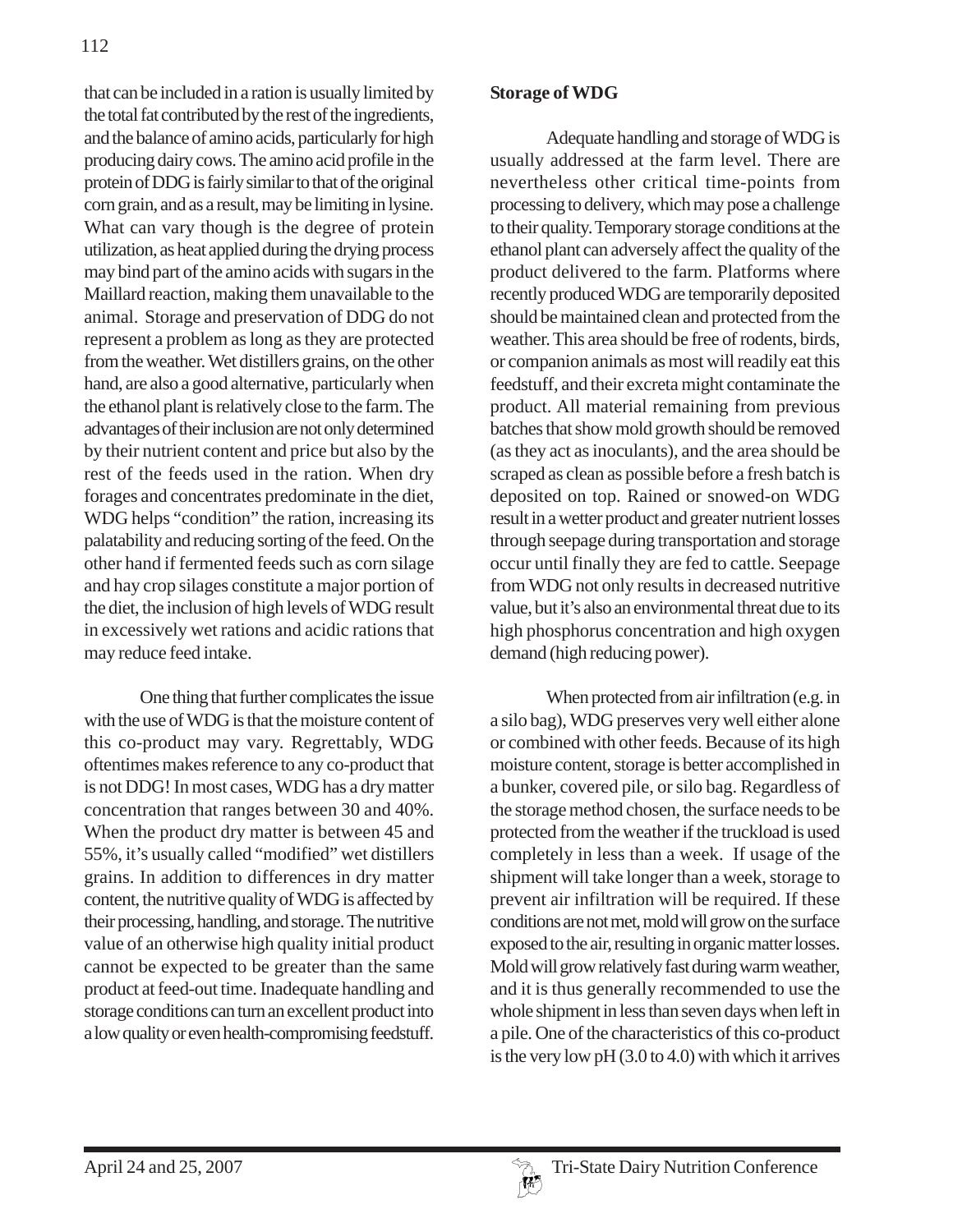from the ethanol plant (Table 1). This is due to the addition of sulfuric acid to halt the fermentation towards the end of the process. It is this property that aids in the preservation of WDG, provided anaerobic conditions are met.

A simple storage method for WDG at the farm is to have it piled on a firm surface, such as concrete (e.g. bunker silo). This avoids contamination of WDG with soil and also nutrient leaching and percolation into the ground. Once WDG are unloaded, they should be covered with a tarp while not being utilized. The objective is not to create anaerobic conditions, but rather protect them from the rain as this will result in additional runoff, as well as changes in the original moisture content. Even during the winter, covering them is important! Temperature of recently arrived WDG usually exceeds100°F (commonly over 150°F if fresh from the plant); if they are snowed on, this high temperature will melt the snow resulting in greater effluent losses. Because of their small particle size and high moisture content, WDG may freeze during the winter, which in turn, poses another challenge. The advantage of conditioning the rations offered during temperate weather is lost during the winter, but chunks of frozen WDG can challenge adequate mixing and decrease diet consistency.

Another storage method is through ensiling. Ensiling could be done in bunker silos, but silo bags also work well. Although suited for any size of livestock feeding operations, small to medium sized farms benefit the most from silo bags because it allows for relatively faster removal of material from the exposed surface. Among the advantages of the bags are that they allow for high air exclusion, resulting in low spoilage losses when the product is bagged immediately upon delivery. Due to the high moisture content of WDG, the shape of the bag when observed from either end will resemble a flattened oval. One thing to be careful about is to pay close attention not to overfill the bag, as the pressure that the material exerts on the sides can result in the bag ripping open.

### **Ensiling WDG with Forages**

As previously stated, most WDG has a pH between 3 and 4 upon arrival from the ethanol plant. Initial pH increases when mixing WDG with other feeds and then drops proportionally, depending on the buffering effect and/or original pH of the other feedstuff. This provides an additional advantage in blends which contain 50% or more WDG on a dry matter basis. The pH of most dry feedstuffs is neutral at most; a 50:50 blend with WDG on a dry basis results in a final product with a pH of close to 4. With adequate packing and air exclusion, this acidity is enough for an adequate preservation. Feeds that are ideal to mix are those with a nutrient concentration that complement WDG. Feedstuffs that are low in protein, fat, and phosphorus make for a desirable match because concentration of those nutrients in WDG is high. Examples of such feeds are soybean hulls, beet pulp, citrus pulp, and crop residues, such as corn stalks and small-grain straw. A practical advantage of blending WDG with fibrous residues is that the blend is easier to break during the winter. Research has demonstrated that the dry matter content of those blends should not be greater than 50% to avoid heating. Taking this into consideration, using WDG (60 to 70% moisture) works better than modified wet distillers grains (45 to 55% moisture). This is reason enough to make certain one knows which of the two products is being purchased. Similarly, particle size of the fibrous residue is also critical in order to achieve adequate packing and air exclusion.

When blends of WDG and fibrous residues were stored in silo bags, preservation was adequate for as long as the bag remained closed. One of the difficulties while the bag was being filled was to maintain sufficient pressure in order to minimize bulges and pockets of air in the stored blend. Once the bag was opened, rapid air infiltration resulted in heating, mold growth, and non-enzymatic browning (Maillard). It was concluded that bagging was not the most adequate storage method. There is a recent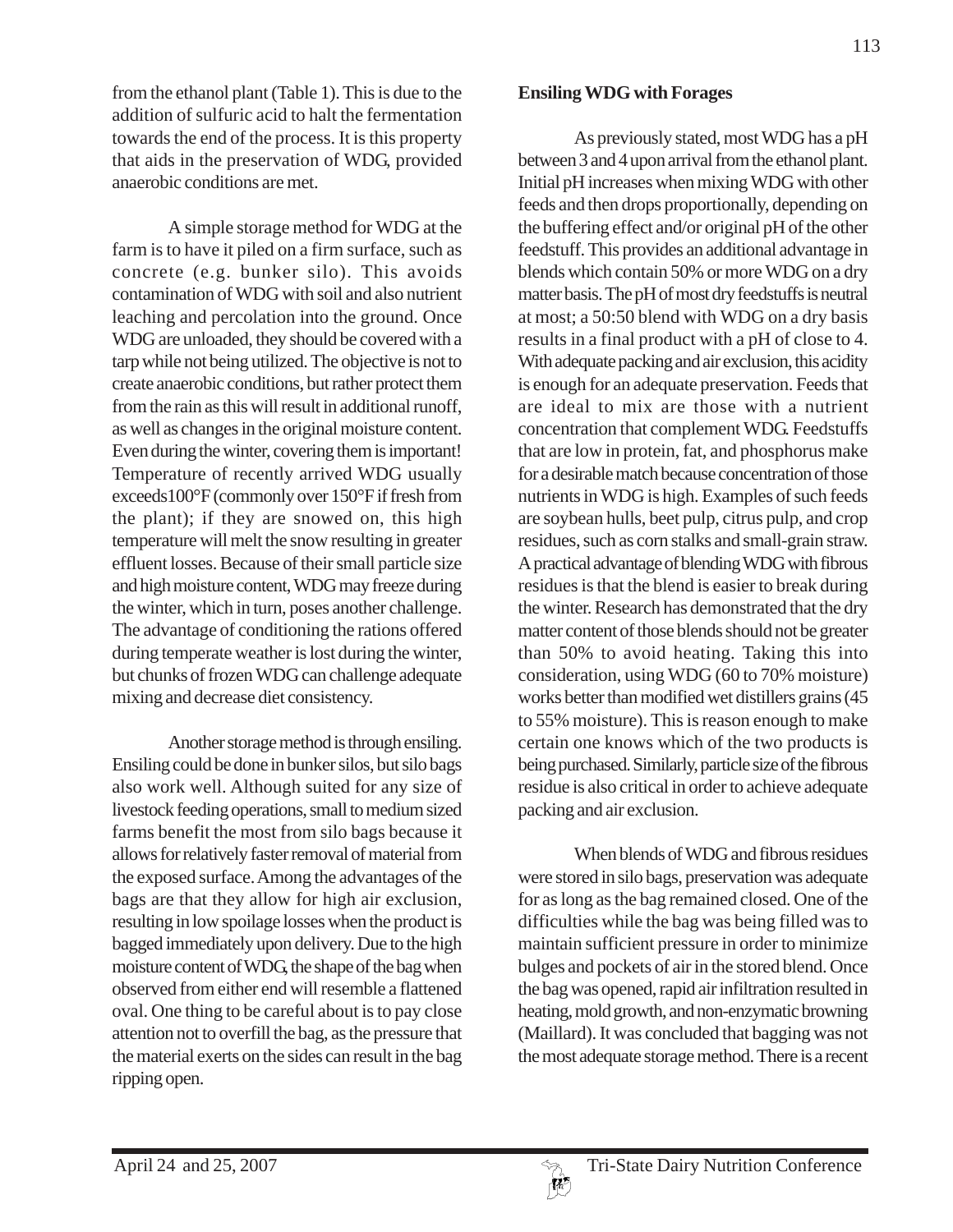trend to store WDG/roughage blends in piles rather than bagging them. Although there's a need to conduct more research, results in the field seem to be encouraging. One of the advantages of this latter approach is that packing and air exclusion seem to be easier to accomplish when compared to the material stored in a bag.

Other forages can also be successfully ensiled together with WDG. In a recent trial (Kalscheur et al. 2003), corn silage **(CS)** and WDG blends were stored in silo bags. Experimental treatments, on an as fed basis, were the following: 1) 100% CS; 2) 75% CS with 25% WDG; 3) 50% CS with 50% WDG; and 4) 100% WDG. Samples were collected from the bag at days 3, 7, 14, and 129 of storage and evaluated for their fermentation characteristics. As it can be suspected, the initial pH was highest for 100% CS and it decreased (P < 0.05) as the concentration of WDG increased (5.7, 4.6, 4.0, and 3.1 for 100%, 75%, 50%, and 0% CS, respectively). The dry matter concentrations of the straight feedstuffs and their blends prior to ensiling were 27.7, 28.6, 30.0, and 30.8% for 100%, 75%, 50%, and 0% CS, respectively. One point to be noted is that chopped corn plants had even higher moisture content than WDG. By day 3, the pH of the ensiled feeds had dropped below 4.0, with no further decrease over time. It was interesting to note that the pattern of fermentation was not typical of that of normal silage. Lactic acid prior to ensiling was greatest for 100% WDG (0.9% of DM) and decreased as CS concentration increased. One thing that has to be considered is that when corn plants are ensiled, *Lactobacillus* organisms start to multiply and produce lactic acid until the decrease in the pH inhibits their proliferation. It is very likely that the low initial pH of WDG inhibited the proliferation of homofermentative bacteria, which are responsible for lactic acid production (Woolford, 1984). Acetic acid increased ( $P < 0.05$ ) from less than 0.01% of DM at day 0 for all treatments to 3.89, 5.67, 4.32, and 0.23% of DM at day 129 as concentration of WDG increased.

High acetate concentration was probably responsible for the greater aerobic stability observed in the 50:50 blend (Figure 1). Several microorganisms have acetic acid among their endproducts. Production of acetate in the initial fermentation stages can be due to the activity of heterofermentative bacteria competing with lactobacilli for available fermentable sugars (e.g. from corn plants). The fact that there was very little acetate observed in WDG when ensiled alone can be explained by the relative absence of sugars, which were fermented into ethanol. Under normal fermentation conditions, lactobacilli will take over the fermentation. This would result in increased lactic acid production which drops the pH, inhibiting any further proliferation of this group of bacteria. When the pH of the feed is low from the start (such as with WDG inclusion), homofermentative bacteria are inhibited, allowing for other groups (e.g. heterofermentative bacteria) to proliferate and produce ethanol and acetate. Although there was no ethanol detected prior to ensiling, it increased (P < 0.05) with time in all treatments. Ethanol concentration was highest (2.36% of DM) for 50% WDG on day 129. There was no change in dry matter content, but ammonia-nitrogen increased over time  $(P < 0.05)$  in all silages. It is possible that ethanol was produced by the action of heterofermentative type organisms in the presence of available fermentable substrates. It was concluded that ensiling WDG with CS can be used as an effective method of preserving both feeds. The low initial pH that was verified for all treatments, coupled with the high acetic acid concentration during days 3 (2.77%), 7 (3.25%), 14 (3.34), and 129 (4.32), particularly for the 50:50 blend, suggested that preservation could be enhanced by combining both feedstuffs. The blend is easier to handle during the winter when compared to WDG alone, the reason being that longer forage particles allow for easier breaking of the frozen mass.

Aerobic stability of the blends was enhanced when compared to the original feedstuffs,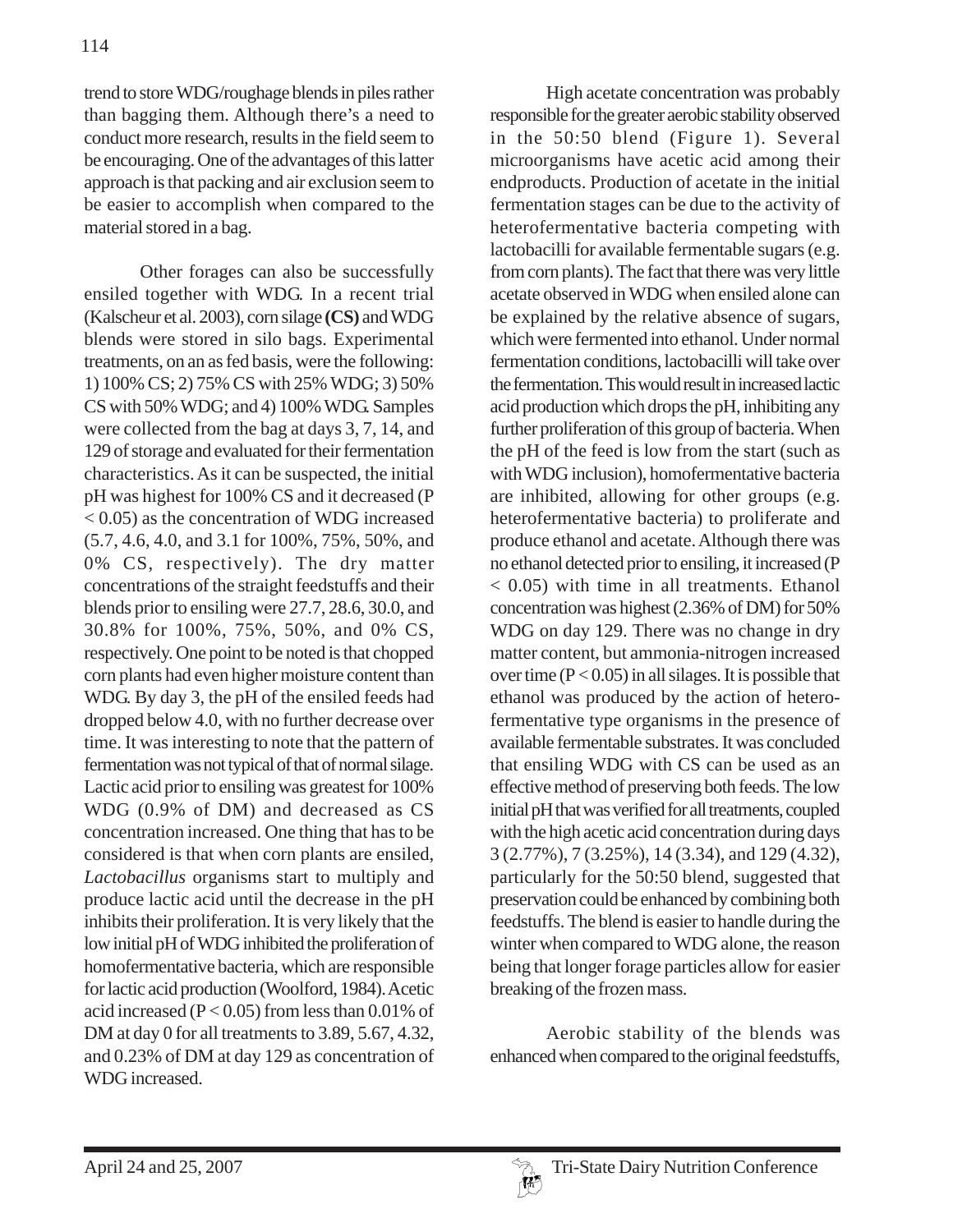particularly CS. Aerobic stability was measured as the number of hours it took for the temperature in the feed to increase 4°F above ambient temperature (Figure 1). The 50:50 CS:WDG blend had greater aerobic stability upon exposure to air when compared to the other 3 treatments.

# **Storing WDG with Soybean Hulls or Wet Beet Pulp**

Soybean hulls **(SH)** are an industry byproduct that shows opposite characteristics when compared with WDG as far as their nutrient concentration. This feedstuff is low in protein, fat, sulfur, and phosphorus, which balance very well with the high concentration of these nutrients supplied by WDG. South Dakota State University researchers evaluated the fermentation characteristics of ensiling WDG alone or mixed with SH in laboratory silos (Kalscheur et al. 2002). Treatments were as follows: 100% WDG; 85% WDG:15% SH; and 70% WDG:30% SH (Table 2).

Laboratory silos were opened at days 0, 3, 7, and 21 of ensiling, and samples were collected to evaluate the fermentation characteristics of the ensiled feeds. As designed, DM concentration of the ensiled feed increased from 35 to 43 to 49% at 100% WDG, 85% WDG, and 70% WDG, respectively. Crude protein percentage also declined from 30.8 to 21.1 % with the addition of 30% SH. The pH of the 100% WDG was the lowest ( $P <$ 0.05) at 3.2 and increased with decreasing levels of WDG (4.0 and 4.3 for 85% and 70% WDG, respectively). Lactic acid was highest for 100% WDG (4.2% of DM) and tended to decline as SH was included in the treatments. Acetic acid, propionic acid, and ammonia-N did not differ across treatments. There was no change in DM, CP, pH, lactic acid, propionic acid, or ammonia-N in the ensiled treatments over time  $(P > 0.05)$ . Acetic acid increased ( $P < 0.05$ ) for the 85 and 70% WDG treatment on day 21. Ethanol production increased

 $(P < 0.05)$  as ensiling length increased. It was concluded that the low pH and the absence of butyrate observed by day 21 resulted in adequate preservation of the blends, even when SH were included at 30%. The production of ethanol and acetate when SH were added to the blends suggest that they supplied fermentation substrates.

Beet pulp **(BP)** is another excellent feed for ruminants. Although relatively low in protein (approximately 9%), it's a good source of energy due to its highly fermentable fiber and remaining sugars. High concentrations of CP, fat, P, and S present in WDG are matched with low concentrations in wet beet pulp **(WBP)**. Combining both feedstuffs results in blends that are easier to handle when formulating dairy cattle rations (Garcia et al., 2004) and may enhance the fermentation characteristics of the blend once ensiled. The fermentation and preservation characteristics of ensiling WDG with WBP were evaluated in another study conducted at SDSU (Kalscheur et al., 2004). Combinations of WBP and WDG were ensiled in silo bags as follows: 1) 100% WBP, 2) 67% WBP + 33% WDG, 3) 33% WBP + 67% WDG, and 4) 100% WDG; all ratios on an "as fed" basis (Table 3).

Samples were collected at days 4, 8, 21, and 112 after ensiling for analysis. The initial pH was greatest for 100% WBP and decreased (P < 0.05) as concentration of WDG increased (4.2, 3.9, 3.6, and 3.3 for 100, 67, 33, and 0% WBP, respectively). Dry matter of the feedstuffs prior to ensiling was 23.1, 26.5, 30.2, and 33.0% for 100%, 67%, 33%, and 0% WBP, respectively. Concentrations of ammonia-nitrogen (0.95, 2.98, 5.83, and 6.75% of DM) and crude protein (8.6, 18.4, 25.4, and 30.5% of DM) increased with increasing concentrations of WDG. Lactic acid prior to ensiling was greatest for 100% WDG (6.41% of DM) and decreased with the inclusion of WBP in the treatments. Acetic acid prior to ensiling was highest (P < 0.05) for 100% WBP (1.06% of DM)

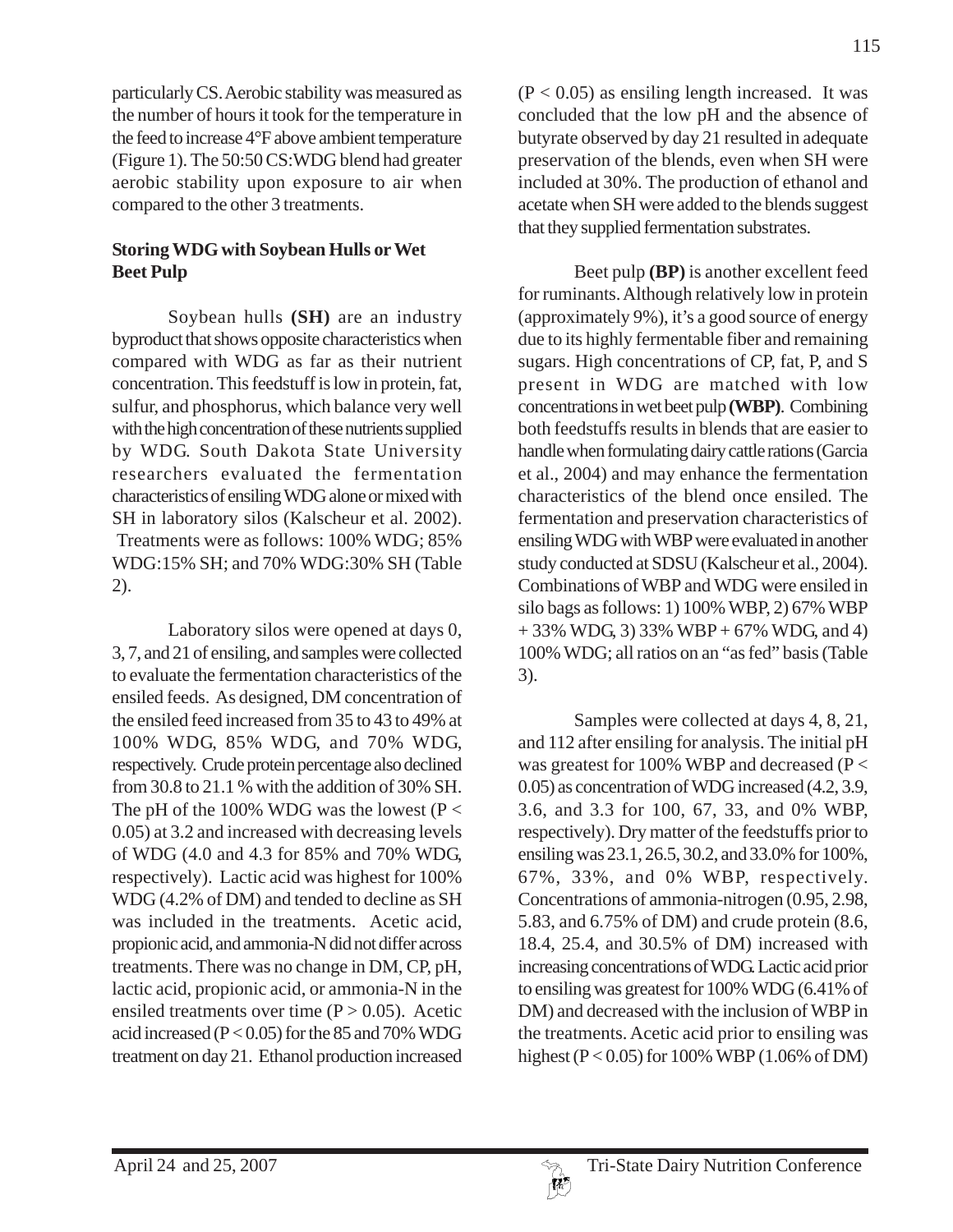and decreased as WDG was included in the treatments. By day 4 the pH of all feeds was below 4.0 and did not change throughout the experiment. Acetic acid increased  $(P < 0.05)$  over time in all treatments and was highest for the 100% WBP (5.17% of DM). It was concluded that ensiling WBP and WDG is an effective method of preserving both wet co-products. The low initial pH for all treatments and the increased acetic acid over time suggested that preservation was enhanced by combining both feedstuffs, which reduced fermentation losses. This was corroborated by using ash as a marker to determine organic matter (OM) losses according to the following formula (Garcia et al., 1988):

> % OM  $loss = 1 - A/B*100$ ; where  $A = \text{initial ash}$  and  $B = \text{final ash}$ .

Organic matter loss was 10% or greater for all treatments with the exception of 67% WDG, which was 51.6% lower than for 0% WDG..

# **Final Recommendations**

Agricultural byproducts present challenges in diet formulation due to excessive or deficient nutrients compared to nutrient requirements of cattle. Combination of these feeds seems to be a logical approach to improve the efficiency of their utilization in ruminant diets. It is important to consider individual feed characteristics as well as the ease of handling at the farm before choosing a preservation method. The increased demand for ethanol has resulted in increased availability of WDG. The economic and practical feasibilities of transporting and storing WDG on the farm need to be carefully assessed. It has been determined that WDG preserves well when ensiled on its own due to its low initial pH. Similar to other ensiled feeds, their nutritive value can be maintained if air infiltration of the ensiled mass is avoided. Wet distillers grains preserved well when bagged on its own or in combination with soy hulls, beet pulp, or green

chopped corn. Among the advantages of the WDG/ green chopped corn mix are the improved aerobic stability at feed out as the proportion of WDG in the blend increased and the easier removal of WDG during the winter months. Additional advantages of this approach are to stretch forage supplies during feed shortages, increase the energy density of the diet, and reduce the need for corn grain supplementation.

# **References**

Garcia, A.D., K.F. Kalscheur, A.R. Hippen, and D.J. Schingoethe. 2004. Replacement of alfalfa haylage with ensiled wet distillers grains and beet pulp in lactating dairy cows diets.J. Dairy Sci. 87 (Suppl. 1):465. (Abstr.)

Garcia, A.D., W.G. Olson, D.E. Otterby, J.G. Linn, and W.P. Hansen. 1989. Effects of temperature, moisture, and aeration on fermentation of alfalfa silage. J. Dairy Sci. 72:93–103.

Kalscheur, K.F., A.D. Garcia, A.R Hippen, and D.J. Schingoethe. 2002. Ensiling wet corn distillers grains alone or in combination with soyhulls. J. Dairy Sci. 85 (Suppl. 1):234. (Abstr.)

Kalscheur, K.F., A.D. Garcia, A.R. Hippen, and D.J. Schingoethe. 2003. Fermentation characteristics of ensiling wet corn distillers grains in combination with corn silage. J. Dairy Sci. 86 (Suppl. 1):211. (Abstr.)

Kalscheur, K.F., A.D. Garcia, A.R. Hippen, and D.J. Schingoethe. 2004. Fermentation characteristics of ensiling wet corn distillers grains in combination with wet beet pulp. J. Dairy Sci. 87 (Suppl. 1):53. (Abstr.)

Woolford, M.K. 1984. The Silage Fermentation. [Microbiological Series, No.14] New York, NY, and Basle: Marcel Dekker.

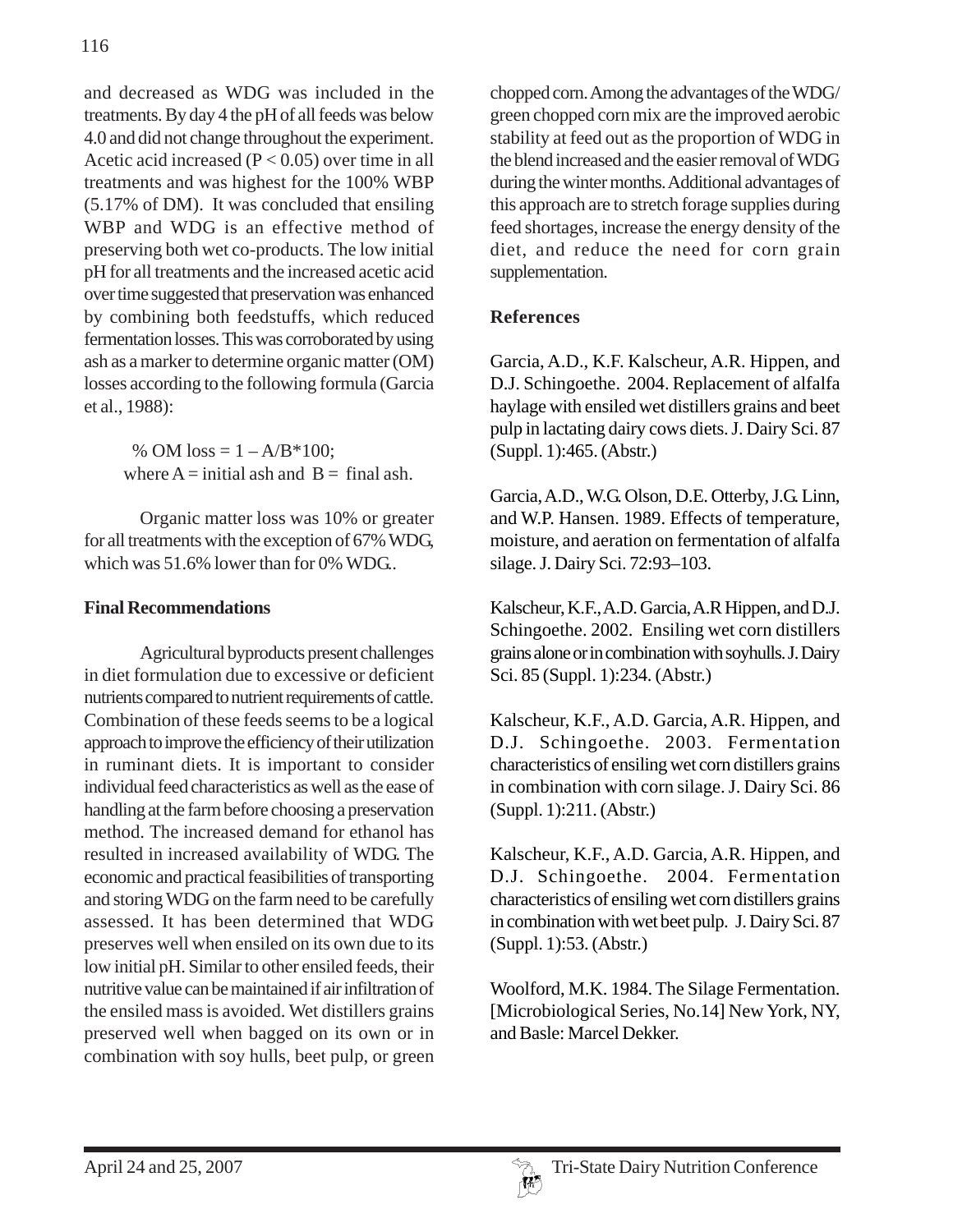| Item           | 0        |      |             | 14   | 129  | SEM <sup>1</sup> |
|----------------|----------|------|-------------|------|------|------------------|
| pH             | 3.1      | 3.1  | 3.2<br>% DM | 3.2  | 3.1  | 0.04             |
| Acetic acid    | $\theta$ |      | 0.11        | 0.30 | 0.23 | 0.16             |
| Propionic acid | 0.30     | 0.30 | 0.32        | 0.30 | 0.33 | 0.02             |
| Lactic acid    | 0.90     | 0.95 | 0.97        | 1.02 | 0.98 | 0.02             |

**Table 1.** Wet distillers grains ensiled over time (Kalscheur et al., 2003).

1 SEM = Standard error of mean.

**Table 2.** Composition of wet distillers grains (WDG), soybean hulls (SH), and their blends, and dietary recommendations for a typical dairy cow diet (Kalscheur et al., 2002).

|                       | <b>WDG:SH Blend</b> |           |       |       |                  |  |  |
|-----------------------|---------------------|-----------|-------|-------|------------------|--|--|
| Item <sup>1</sup>     | WDG                 | <b>SH</b> | 85:15 | 70:30 | Dairy Cow Diet   |  |  |
| DM, %                 | 32.0                | 91.0      | 40.9  | 49.7  | 50.0 to 60.0     |  |  |
| $NE_{r}$ , Mcal/lb DM | 0.91                | 0.75      | 0.86  | 0.82  | $0.76$ to $0.82$ |  |  |
| CP, % of DM           | 32.0                | 11.0      | 25.0  | 20.5  | 16.0 to 20.0     |  |  |
| Fat, % of DM          | 12.0                | 1.10      | 8.36  | 6.01  | 5.0 to 8.0       |  |  |
| $P, \%$ of DM         | 0.70                | 0.21      | 0.54  | 0.43  | 0.38 to 0.42     |  |  |
| S, % of DM            | 0.33                | 0.09      | 0.25  | 0.20  | 0.18 to 0.22     |  |  |

 ${}^{1}$ DM = Dry matter, NE<sub>L</sub> = net energy for lactation, and CP = crude protein.